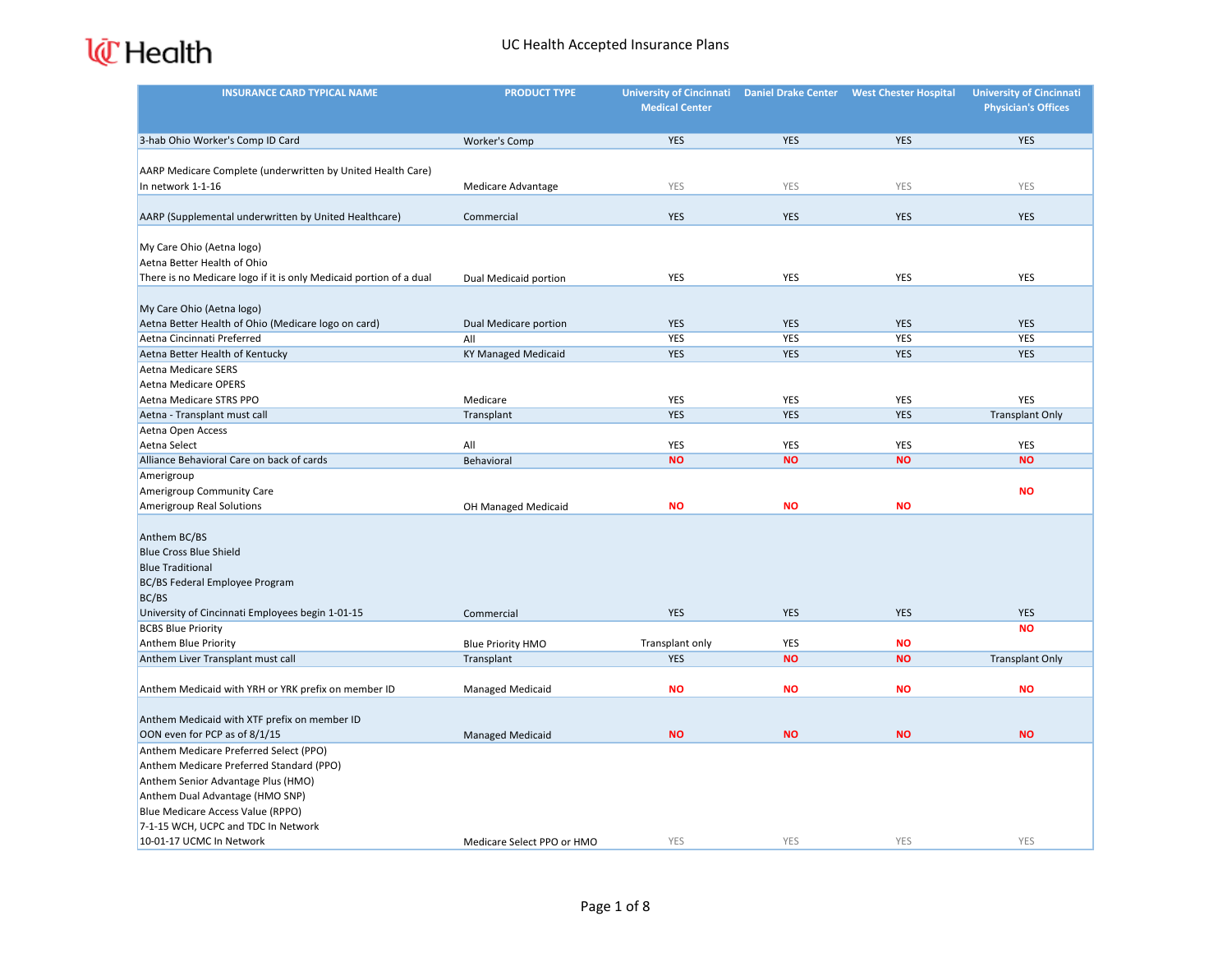

| <b>INSURANCE CARD TYPICAL NAME</b>                              | <b>PRODUCT TYPE</b>          | <b>University of Cincinnati</b> | <b>Daniel Drake Center</b> | <b>West Chester Hospital</b> | <b>University of Cincinnati</b> |
|-----------------------------------------------------------------|------------------------------|---------------------------------|----------------------------|------------------------------|---------------------------------|
|                                                                 |                              | <b>Medical Center</b>           |                            |                              | <b>Physician's Offices</b>      |
|                                                                 |                              |                                 |                            |                              |                                 |
| Please refer to the Anthem Medicare Advantage 2016 Name Changes |                              |                                 |                            |                              |                                 |
| document by selecting VIEW.                                     | Medicare and Medicare Select |                                 |                            |                              |                                 |
|                                                                 |                              |                                 |                            |                              |                                 |
| OON Benefits for XPB, XPC, XPD, XPE, XPH, XPR, XPU, XPV and XPW | IN Exchange                  | <b>NO</b>                       | <b>NO</b>                  | <b>NO</b>                    | <b>NO</b>                       |
| Anthem Gold Pathway                                             |                              |                                 |                            |                              |                                 |
| Anthem Platinum, Silver or Bronze                               |                              |                                 |                            |                              |                                 |
| In-Network Benefits for XPA prefix ONLY                         |                              |                                 |                            |                              |                                 |
|                                                                 | <b>IN Exchange</b>           | <b>YES</b>                      | <b>YES</b>                 | <b>YES</b>                   | <b>YES</b>                      |
| Anthem Gold Pathway                                             |                              |                                 |                            |                              |                                 |
| Anthem Silver, Bronze or Platinum                               |                              |                                 |                            |                              |                                 |
| OON Benefits for JWR, JWS, JWT and VGA                          |                              |                                 |                            |                              |                                 |
| No OON Benefits for JWV and YFS                                 | OH Health Exchange           | <b>NO</b>                       | <b>NO</b>                  | <b>NO</b>                    | <b>NO</b>                       |
|                                                                 |                              |                                 |                            |                              |                                 |
| Anthem Gold Pathway                                             |                              |                                 |                            |                              |                                 |
| Anthem Silver, Bronze or Platinum                               |                              |                                 |                            |                              |                                 |
| In-Network Benefits for JWQ and JWJ prefixes ONLY               | OH Health Exchange           | <b>YES</b>                      | <b>YES</b>                 | <b>YES</b>                   | <b>YES</b>                      |
| Anthem Gold Pathway                                             |                              |                                 |                            |                              |                                 |
| Anthem Platinum, Silver or Bronze                               |                              |                                 |                            |                              |                                 |
| Suitcase logo is PPO or PPOB                                    | <b>KY Exchange</b>           | <b>NO</b>                       | <b>NO</b>                  | <b>NO</b>                    | <b>NO</b>                       |
| Beech Street may be found on multiple different cards           | All                          | <b>YES</b>                      | <b>YES</b>                 | <b>YES</b>                   | <b>YES</b>                      |
| <b>Bluegrass Family Health</b>                                  |                              |                                 |                            |                              | <b>NO</b>                       |
| Baptist Health Plan                                             | <b>KY Exchange</b>           | <b>NO</b>                       | <b>NO</b>                  | <b>NO</b>                    |                                 |
|                                                                 |                              |                                 |                            |                              |                                 |
| Advantage by Buckeye Community Health Plan; member will have    |                              |                                 |                            |                              |                                 |
| traditional OH Medicaid as secondary; not part of MyCare OH. In |                              |                                 |                            |                              |                                 |
| place previously.                                               | <b>Managed Medicare</b>      | <b>YES</b>                      | <b>YES</b>                 | <b>YES</b>                   | <b>YES</b>                      |
| AmBetter Buckeye                                                |                              |                                 |                            |                              |                                 |
| Cenpatico for Behavioral Health                                 | OH Health Exchange           | YES                             | YES                        | YES                          | YES                             |
|                                                                 |                              |                                 |                            |                              |                                 |
| Buckeye Ambetter Behavioral Health                              |                              |                                 |                            |                              |                                 |
| * UC Health does NOT have a contract but if Authorization is    |                              |                                 |                            |                              |                                 |
| obtained we should get paid.                                    | Behavioral                   | NO <sup>*</sup>                 | NO <sup>*</sup>            | NO*                          | NO*                             |
|                                                                 |                              |                                 |                            |                              |                                 |
| Buckeye MyCare Ohio - Medicaid                                  |                              |                                 |                            |                              |                                 |
| (back of card says Medicaid Member Only)                        |                              |                                 |                            |                              |                                 |
| There is no Medicare logo when it is Medicaid only              |                              |                                 |                            |                              |                                 |
|                                                                 | Dual Medicaid portion        | YES                             | <b>YES</b>                 | <b>YES</b>                   | <b>YES</b>                      |
|                                                                 |                              |                                 |                            |                              |                                 |
| Buckeye MyCare Ohio Medicare logo on front of card              | Dual Medicare portion        | <b>YES</b>                      | <b>YES</b>                 | <b>YES</b>                   | <b>YES</b>                      |
|                                                                 |                              |                                 |                            |                              |                                 |
| Buckeye Community Health Plan                                   |                              |                                 |                            |                              |                                 |
| (not part of a dual enrollment) typically CFC and ABD           | <b>OH Managed Medicaid</b>   | YES                             | YES                        | YES                          | YES                             |
| CareSource                                                      | OH Managed Medicaid          | <b>YES</b>                      | <b>YES</b>                 | <b>YES</b>                   | <b>YES</b>                      |
| CareSource Managed Medicare SNP                                 | OH Medicare and SNP          | YES                             | YES                        | YES                          | YES                             |
| Caresource KY                                                   | <b>Managed Medicare</b>      | <b>YES</b>                      | <b>YES</b>                 | <b>YES</b>                   | <b>YES</b>                      |
| Just 4 Me IN CareSource                                         | IN Health Exchange           | <b>NO</b>                       | <b>NO</b>                  | <b>NO</b>                    | <b>NO</b>                       |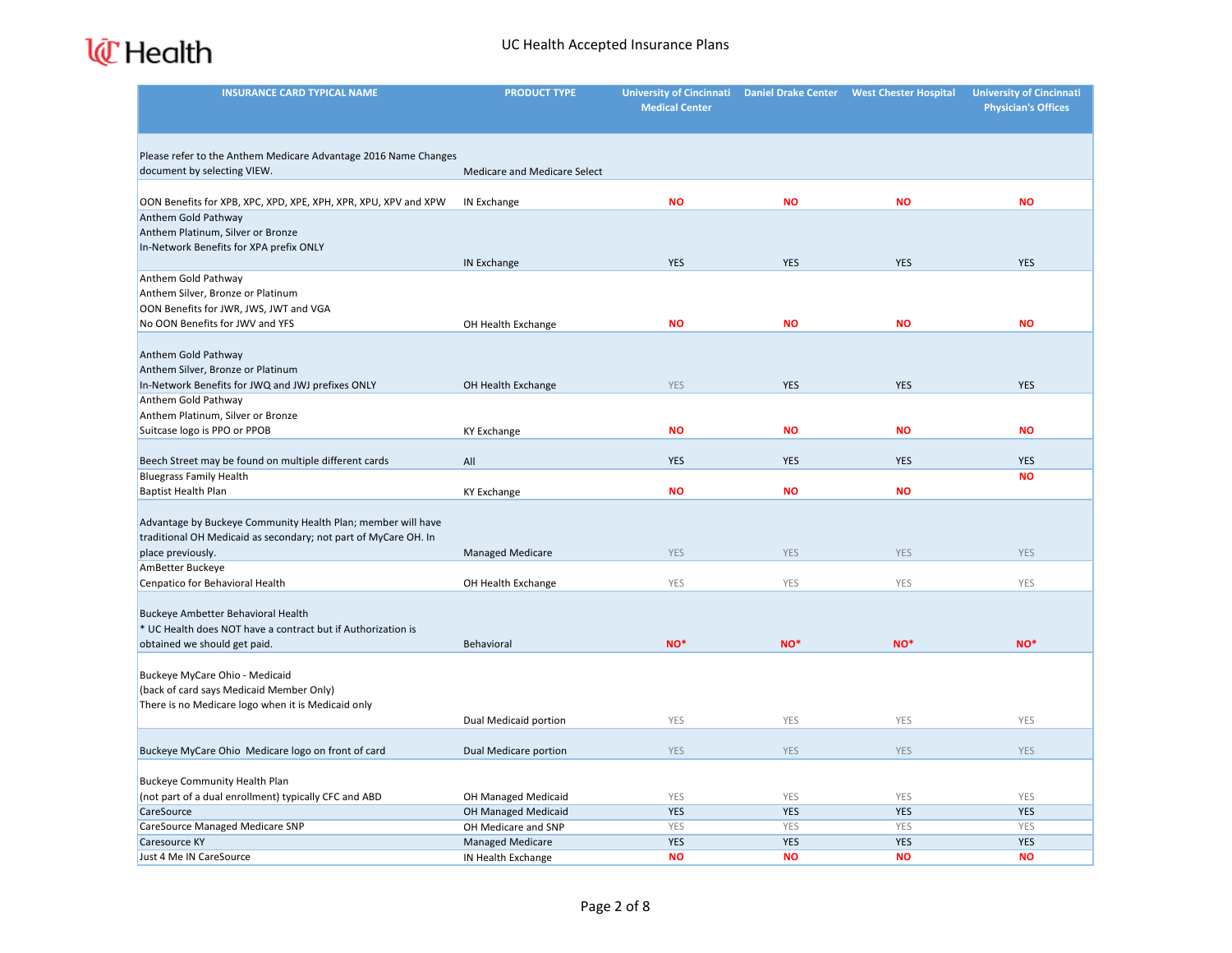| <b>INSURANCE CARD TYPICAL NAME</b>                                                                                                         | <b>PRODUCT TYPE</b> | University of Cincinnati Daniel Drake Center<br><b>Medical Center</b> |            | <b>West Chester Hospital</b> | <b>University of Cincinnati</b><br><b>Physician's Offices</b> |
|--------------------------------------------------------------------------------------------------------------------------------------------|---------------------|-----------------------------------------------------------------------|------------|------------------------------|---------------------------------------------------------------|
|                                                                                                                                            |                     |                                                                       |            |                              |                                                               |
| Just 4 Me KY CareSource                                                                                                                    |                     |                                                                       |            |                              |                                                               |
| In Network as of 12.1.16 KY Only                                                                                                           | <b>KY Exchange</b>  | <b>YES</b>                                                            | <b>YES</b> | <b>YES</b>                   | <b>YES</b>                                                    |
| Just 4 Me CareSource                                                                                                                       |                     |                                                                       |            |                              | YES                                                           |
| In Network as of 2.1.15, Ohio Only                                                                                                         | OH Health Exchange  | YES                                                                   | YES        | YES                          |                                                               |
| Center Care                                                                                                                                | All                 | <b>YES</b>                                                            | <b>YES</b> | <b>YES</b>                   | <b>YES</b>                                                    |
| Central Community Health Board                                                                                                             | Commercial          | YES                                                                   | <b>YES</b> | <b>YES</b>                   | <b>YES</b>                                                    |
| <b>Choice Care</b>                                                                                                                         |                     |                                                                       |            |                              |                                                               |
| Humana                                                                                                                                     | All                 | <b>YES</b>                                                            | <b>YES</b> | <b>YES</b>                   | <b>YES</b>                                                    |
|                                                                                                                                            |                     |                                                                       |            |                              |                                                               |
| <b>United States Uniformed Services</b>                                                                                                    |                     |                                                                       |            |                              |                                                               |
| Tricare Healthnet Prime or Standard                                                                                                        |                     |                                                                       |            |                              |                                                               |
| <b>Tricare Champus</b>                                                                                                                     |                     |                                                                       |            |                              |                                                               |
| Local VA patients will not have a card. They must have a paper                                                                             |                     |                                                                       |            |                              |                                                               |
| referral to scan or we will not get paid. If it says HealthNet please use                                                                  |                     |                                                                       |            |                              |                                                               |
| HealthNet VA plan in EPIC.                                                                                                                 | All                 | YES                                                                   | YES        | <b>YES</b>                   | <b>YES</b>                                                    |
|                                                                                                                                            |                     |                                                                       |            |                              |                                                               |
| *All Cigna products are out of network for Outreach Lab services.<br>Only lab services billed as part of an OP, IP or Ambulatory claim are |                     |                                                                       |            |                              |                                                               |
| covered.                                                                                                                                   |                     |                                                                       |            |                              |                                                               |
| All CIGNA commercial, except Behavioral                                                                                                    |                     |                                                                       |            |                              |                                                               |
| CISEL-Travelers Insurance is CIGNA PPO                                                                                                     | All Commercial      | <b>YES</b>                                                            | <b>YES</b> | <b>YES</b>                   | <b>YES</b>                                                    |
|                                                                                                                                            |                     |                                                                       |            |                              | <b>NO</b>                                                     |
| CIGNA Behavioral -We no longer have a contract                                                                                             | Behavioral          | <b>NO</b>                                                             | <b>NO</b>  | <b>NO</b>                    |                                                               |
|                                                                                                                                            |                     |                                                                       |            |                              | <b>YES</b>                                                    |
| CIGNA Lifesource Transplant must call                                                                                                      | Transplant          | <b>YES</b>                                                            | <b>NO</b>  | <b>NO</b>                    |                                                               |
| Concert Health Plan                                                                                                                        |                     |                                                                       |            |                              |                                                               |
|                                                                                                                                            | All                 | YES                                                                   | YES        | YES                          | YES                                                           |
| Crossroads Hospice - Make Hospice primary                                                                                                  | Hospice             | <b>YES</b>                                                            | <b>YES</b> | <b>YES</b>                   | <b>NO</b>                                                     |
|                                                                                                                                            |                     |                                                                       |            |                              |                                                               |
| <b>True Cost</b>                                                                                                                           |                     |                                                                       |            |                              |                                                               |
| Cards state 140% of OH Medicare                                                                                                            |                     |                                                                       |            |                              |                                                               |
| *see separate plan for Maple Knoll, Health Span and Medical Mutual                                                                         |                     |                                                                       |            |                              | <b>NO</b>                                                     |
| of Ohio                                                                                                                                    | Commercial          | <b>NO</b>                                                             | <b>NO</b>  | <b>NO</b>                    |                                                               |
|                                                                                                                                            |                     |                                                                       |            |                              | <b>NO</b>                                                     |
| Destiny Hospice - Make Hospice primary                                                                                                     | Hospice             | <b>YES</b>                                                            | <b>YES</b> | <b>YES</b>                   |                                                               |
| DCA or Direct Care America                                                                                                                 |                     |                                                                       |            |                              |                                                               |
| Chandler Group                                                                                                                             |                     |                                                                       |            |                              |                                                               |
| Interplan                                                                                                                                  |                     |                                                                       |            |                              |                                                               |
| Ohio Com Network                                                                                                                           |                     |                                                                       |            |                              |                                                               |
|                                                                                                                                            | All                 | YES                                                                   | YES        | YES                          | YES                                                           |
|                                                                                                                                            |                     |                                                                       |            |                              |                                                               |
| HealthSmart logo<br>Emerald Health Network logo                                                                                            |                     |                                                                       |            |                              |                                                               |
| Indiana State Council of Roofers Health and Welfare                                                                                        | All                 | <b>YES</b>                                                            | <b>YES</b> | <b>YES</b>                   | <b>YES</b>                                                    |
|                                                                                                                                            |                     |                                                                       |            |                              | <b>NO</b>                                                     |
| Evercare Hospice - Make Hospice primary                                                                                                    | Hospice             | YES                                                                   | YES        | YES                          |                                                               |
|                                                                                                                                            |                     |                                                                       |            |                              | <b>YES</b>                                                    |
| First Health logo on the back of different cards                                                                                           | All                 | <b>YES</b>                                                            | <b>YES</b> | <b>YES</b>                   |                                                               |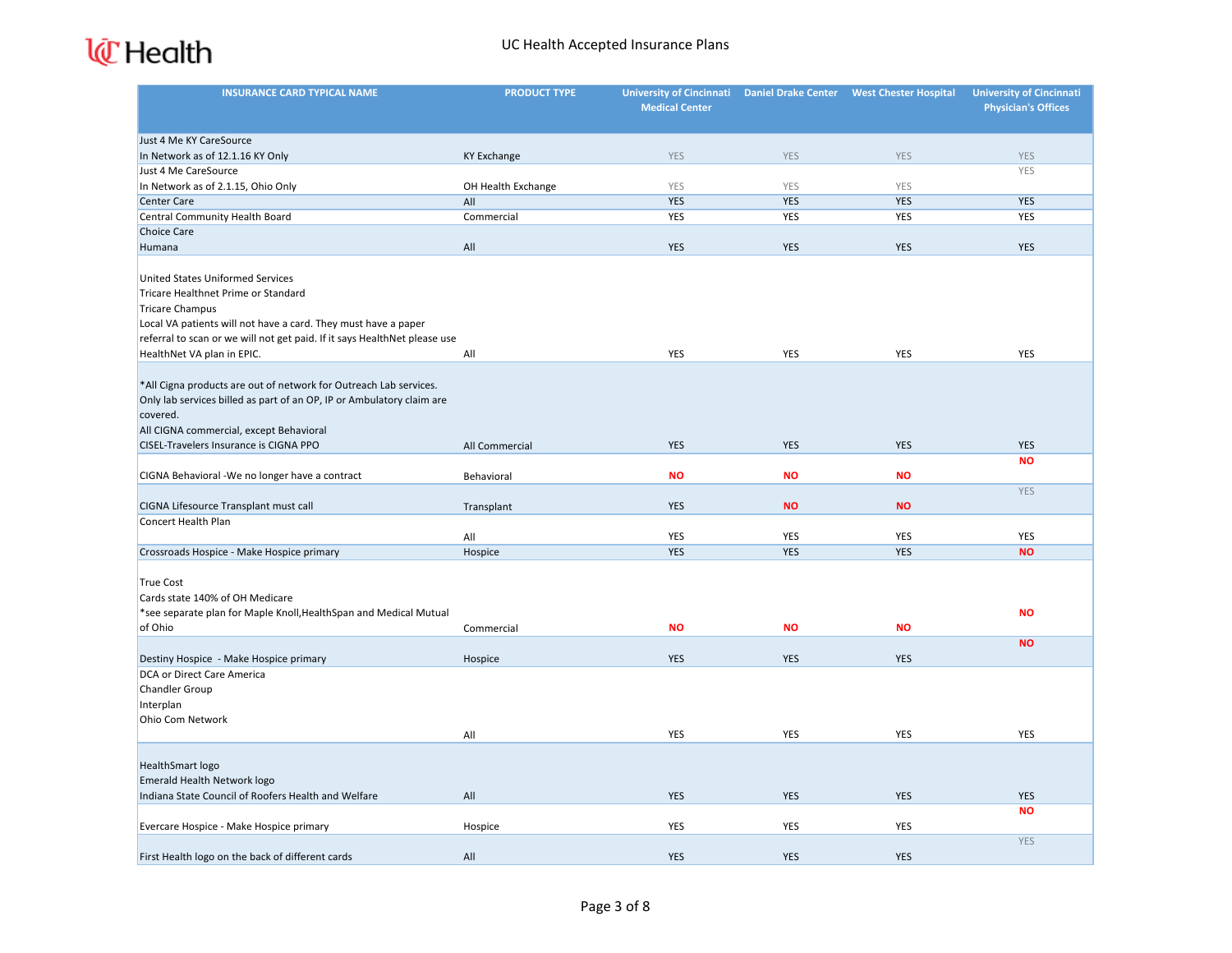| <b>INSURANCE CARD TYPICAL NAME</b>                                    | <b>PRODUCT TYPE</b>        | <b>University of Cincinnati</b> | <b>Daniel Drake Center</b> | <b>West Chester Hospital</b> | <b>University of Cincinnati</b> |
|-----------------------------------------------------------------------|----------------------------|---------------------------------|----------------------------|------------------------------|---------------------------------|
|                                                                       |                            | <b>Medical Center</b>           |                            |                              | <b>Physician's Offices</b>      |
| First Health logo on the back of different cards; worker's comp noted |                            |                                 |                            |                              | <b>NO</b>                       |
| hopefully                                                             | Worker's Comp              | <b>NO</b>                       | <b>NO</b>                  | <b>NO</b>                    |                                 |
| No card - We have a unique contract                                   | Other Non Govt             | <b>YES</b>                      | <b>YES</b>                 | <b>YES</b>                   | <b>NO</b>                       |
| Gateway Health Medicare Assured Select                                | Managed Medicare           | <b>NO</b>                       | <b>NO</b>                  | <b>NO</b>                    | <b>NO</b>                       |
| <b>Great West</b>                                                     |                            |                                 |                            |                              |                                 |
| <b>CIGNA</b>                                                          |                            |                                 |                            |                              |                                 |
| One Health                                                            | All                        | <b>YES</b>                      | <b>YES</b>                 | <b>YES</b>                   | <b>YES</b>                      |
| HealthSpan PPO                                                        |                            |                                 |                            |                              |                                 |
| <b>HealthSpan Preferred</b>                                           |                            |                                 |                            |                              |                                 |
| HealthSpan Butler Health Plan                                         |                            |                                 |                            |                              |                                 |
| HealthSpan                                                            |                            |                                 |                            |                              |                                 |
| payor TERMED 12.31.16                                                 | All                        | YES                             | <b>YES</b>                 | <b>YES</b>                   | <b>YES</b>                      |
| HealthSpan Medicare Advantage                                         |                            |                                 |                            |                              |                                 |
|                                                                       | OH Managed Medicare        | <b>NO</b>                       | <b>NO</b>                  | <b>NO</b>                    | <b>NO</b>                       |
| HealthSpan Select                                                     |                            |                                 |                            |                              | <b>NO</b>                       |
| Select is the key word for the Exchange plan                          | OH Health Exchange         | <b>NO</b>                       | <b>NO</b>                  | <b>NO</b>                    |                                 |
| <b>Heart and Hands Hospice</b>                                        | Hospice                    | <b>YES</b>                      | <b>YES</b>                 | <b>YES</b>                   | <b>YES</b>                      |
|                                                                       |                            |                                 |                            |                              | <b>NO</b>                       |
| Heartland Hospice - Make Hospice primary                              | Hospice                    | YES                             | YES                        | YES                          |                                 |
| <b>MDWISE Hoosier</b>                                                 | <b>IN Managed Medicaid</b> | <b>YES</b>                      | <b>YES</b>                 | <b>YES</b>                   | <b>YES</b>                      |
| <b>MDwise Marketplace</b>                                             | IN Health Exchange         | <b>NO</b>                       | <b>NO</b>                  | <b>NO</b>                    | <b>NO</b>                       |
| Horizon Behavioral Services - Termed                                  | Behavioral                 | <b>NO</b>                       | <b>NO</b>                  | <b>NO</b>                    | <b>NO</b>                       |
|                                                                       |                            |                                 |                            |                              | <b>NO</b>                       |
| Hospice of Bluegrass - Make Hospice primary                           | Hospice                    | <b>NO</b>                       | <b>YES</b>                 | <b>NO</b>                    |                                 |
|                                                                       |                            |                                 |                            |                              | <b>NO</b>                       |
| Hospice of Cincinnati - Make Hospice primary                          | Hospice                    | <b>YES</b>                      | <b>YES</b>                 | <b>YES</b>                   | <b>NO</b>                       |
|                                                                       |                            | YES                             | YES                        | YES                          |                                 |
| Hospice of Dayton - Make Hospice primary                              | Hospice                    |                                 |                            |                              | <b>NO</b>                       |
| Hospice of Hope- Make Hospice primary                                 | Hospice                    | <b>YES</b>                      | <b>YES</b>                 | <b>YES</b>                   |                                 |
| Hospice of Middletown                                                 |                            |                                 |                            |                              | <b>NO</b>                       |
| - Make Hospice primary                                                | Hospice                    | YES                             | YES                        | YES                          |                                 |
|                                                                       |                            |                                 |                            |                              | <b>NO</b>                       |
| Hospice of Southwest Ohio - Make Hospice primary                      | Hospice                    | <b>YES</b>                      | <b>YES</b>                 | <b>YES</b>                   |                                 |
| Humana                                                                | All Other Commercial       | <b>YES</b>                      | <b>YES</b>                 | <b>YES</b>                   | <b>YES</b>                      |
|                                                                       |                            |                                 |                            |                              | <b>NO</b>                       |
| Humana HMOx                                                           | OH Health Exchange         | <b>Transplant Only</b>          | <b>NO</b>                  | <b>NO</b>                    |                                 |
|                                                                       |                            |                                 |                            |                              | YES                             |
| Humana Gold Plus HMO                                                  | Medicare                   | YES                             | <b>YES</b>                 | YES                          |                                 |
| Humana Gold Choice PFFS                                               |                            |                                 |                            |                              |                                 |
| Medicare logo                                                         | Medicare                   | <b>YES</b>                      | <b>YES</b>                 | <b>YES</b>                   | <b>YES</b>                      |
| Humana PPO Medicare logo                                              | Medicare                   | YES                             | <b>YES</b>                 | <b>YES</b>                   | <b>YES</b>                      |
|                                                                       |                            |                                 |                            |                              |                                 |
| Humana National Transplant- Transplant must call                      | Transplant                 | Transplant only                 | <b>NO</b>                  | <b>NO</b>                    | <b>Transplant Only</b>          |
| Humana Preferred POS or PPO                                           | Commercial                 | <b>NO</b>                       | <b>NO</b>                  | <b>NO</b>                    | <b>NO</b>                       |
|                                                                       |                            |                                 |                            |                              | <b>NO</b>                       |
| Humana TriHealth                                                      | Commercial                 | <b>NO</b>                       | <b>NO</b>                  | <b>NO</b>                    |                                 |
| Humana TriHealth National POS                                         | Commercial                 | YES                             | <b>YES</b>                 | YES                          | <b>YES</b>                      |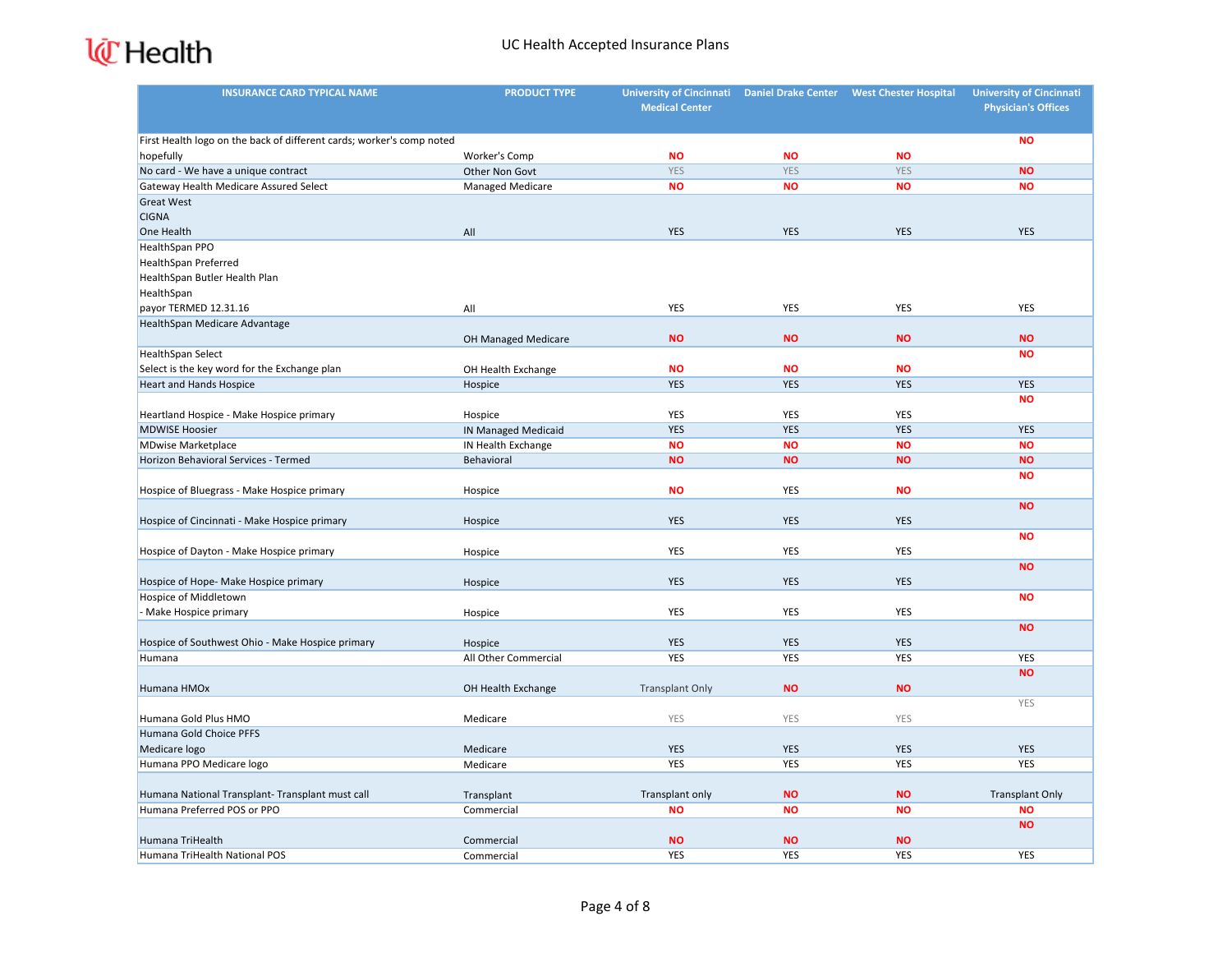| <b>INSURANCE CARD TYPICAL NAME</b>                          | <b>PRODUCT TYPE</b>            | University of Cincinnati Daniel Drake Center<br><b>Medical Center</b> |            | <b>West Chester Hospital</b> | <b>University of Cincinnati</b><br><b>Physician's Offices</b> |
|-------------------------------------------------------------|--------------------------------|-----------------------------------------------------------------------|------------|------------------------------|---------------------------------------------------------------|
|                                                             |                                |                                                                       |            |                              |                                                               |
| CareSource Humana                                           | <b>KY Managed Medicaid</b>     | <b>NO</b>                                                             | <b>NO</b>  | <b>NO</b>                    | <b>NO</b>                                                     |
| in health Ohio PPO Connect                                  |                                |                                                                       |            |                              |                                                               |
| Begins 1-1-2015                                             | OH Health Exchange             | YES                                                                   | YES        | YES                          | <b>YES</b>                                                    |
| Interlink - Transplant must call                            | Transplant                     | Transplant only                                                       | <b>NO</b>  | <b>NO</b>                    | <b>Transplant Only</b>                                        |
|                                                             |                                |                                                                       |            |                              |                                                               |
| Kentucky Health Cooperative with First Health logo          |                                |                                                                       |            |                              | <b>NO</b>                                                     |
| Going out of business. No appts after 12.31.15              | <b>KY Exchange</b>             | <b>NO</b>                                                             | <b>NO</b>  | <b>NO</b>                    |                                                               |
|                                                             |                                |                                                                       |            |                              | <b>NO</b>                                                     |
| Kentucky Spirit -TERMED left market                         | <b>KY Managed Medicaid</b>     | <b>NO</b>                                                             | <b>NO</b>  | <b>NO</b>                    |                                                               |
| Klais Health Network - TERMED UC Students use UHC           | All                            | <b>NO</b>                                                             | <b>NO</b>  | <b>NO</b>                    | <b>NO</b>                                                     |
| <b>Workers Comp Ky</b>                                      | Worker's Comp                  | <b>NO</b>                                                             | <b>NO</b>  | <b>NO</b>                    | <b>NO</b>                                                     |
| <b>KY Health Choices</b>                                    |                                |                                                                       |            |                              |                                                               |
| <b>Unbridled Spirit</b>                                     | <b>KY Traditional Medicaid</b> | YES                                                                   | YES        | YES                          | <b>YES</b>                                                    |
| Humana Life Synch                                           |                                |                                                                       |            |                              |                                                               |
|                                                             | Behavioral                     | <b>YES</b>                                                            | <b>NO</b>  | <b>NO</b>                    | <b>YES</b>                                                    |
| Magellan Aerospace                                          | Commercial                     | YES                                                                   | YES        | YES                          | YES                                                           |
| Maple Knoll                                                 | All                            | <b>YES</b>                                                            | <b>YES</b> | <b>YES</b>                   | <b>YES</b>                                                    |
| Medicaid and State Name                                     | Medicaid                       | YES                                                                   | YES        | YES                          | <b>YES</b>                                                    |
| Medical Mutual HMO ProMedica                                | Commercial                     | <b>NO</b>                                                             | <b>NO</b>  | <b>NO</b>                    | <b>NO</b>                                                     |
| MedMutual Advantage Choice HMO                              |                                |                                                                       |            |                              |                                                               |
| MedMutual Advantage Classic HMO                             |                                |                                                                       |            |                              |                                                               |
| MedMutual Advantage Premium PPO                             |                                |                                                                       |            |                              |                                                               |
| MedMutual Advantage Preferred PPO                           |                                |                                                                       |            |                              |                                                               |
| MedMutual Advantage Select PPO                              |                                |                                                                       |            |                              |                                                               |
| MMO Medicare                                                |                                |                                                                       |            |                              | YES                                                           |
| In Network 1.1.16                                           | <b>Managed Medicare</b>        | YES                                                                   | <b>YES</b> | <b>YES</b>                   |                                                               |
| Medical Mutual - look for Rx Group = MMOEXCH                | OH Health Exchange             | <b>YES</b>                                                            | <b>YES</b> | <b>YES</b>                   | <b>YES</b>                                                    |
| Medical Mutual Mercy Health and Medical Mutual HMO Mercy    |                                |                                                                       |            |                              |                                                               |
| Health                                                      | Commercial                     | <b>NO</b>                                                             | <b>NO</b>  | <b>NO</b>                    | <b>NO</b>                                                     |
| <b>Medical Mutual</b>                                       |                                |                                                                       |            |                              |                                                               |
| Medical Mutual Supermed PPO                                 |                                |                                                                       |            |                              |                                                               |
| <b>Medical Mutual Access</b>                                |                                |                                                                       |            |                              |                                                               |
| Mail Handlers Benefits Plan for Hospital but not Behavioral | All                            | <b>YES</b>                                                            | <b>YES</b> | <b>YES</b>                   | <b>YES</b>                                                    |
| Careworks                                                   |                                |                                                                       |            |                              |                                                               |
| <b>BWC</b>                                                  |                                |                                                                       |            |                              |                                                               |
| Bureau of Workers Comp Ohio                                 | Worker's Comp                  | YES                                                                   | YES        | YES                          | YES                                                           |
| Medicare                                                    | Medicare                       | <b>YES</b>                                                            | YES        | <b>YES</b>                   | <b>YES</b>                                                    |
| MediGold                                                    | Managed Medicare               | <b>NO</b>                                                             | <b>NO</b>  | <b>NO</b>                    | <b>NO</b>                                                     |
| MetraComp                                                   | <b>Worker's Comp</b>           | <b>NO</b>                                                             | <b>NO</b>  | <b>NO</b>                    | <b>NO</b>                                                     |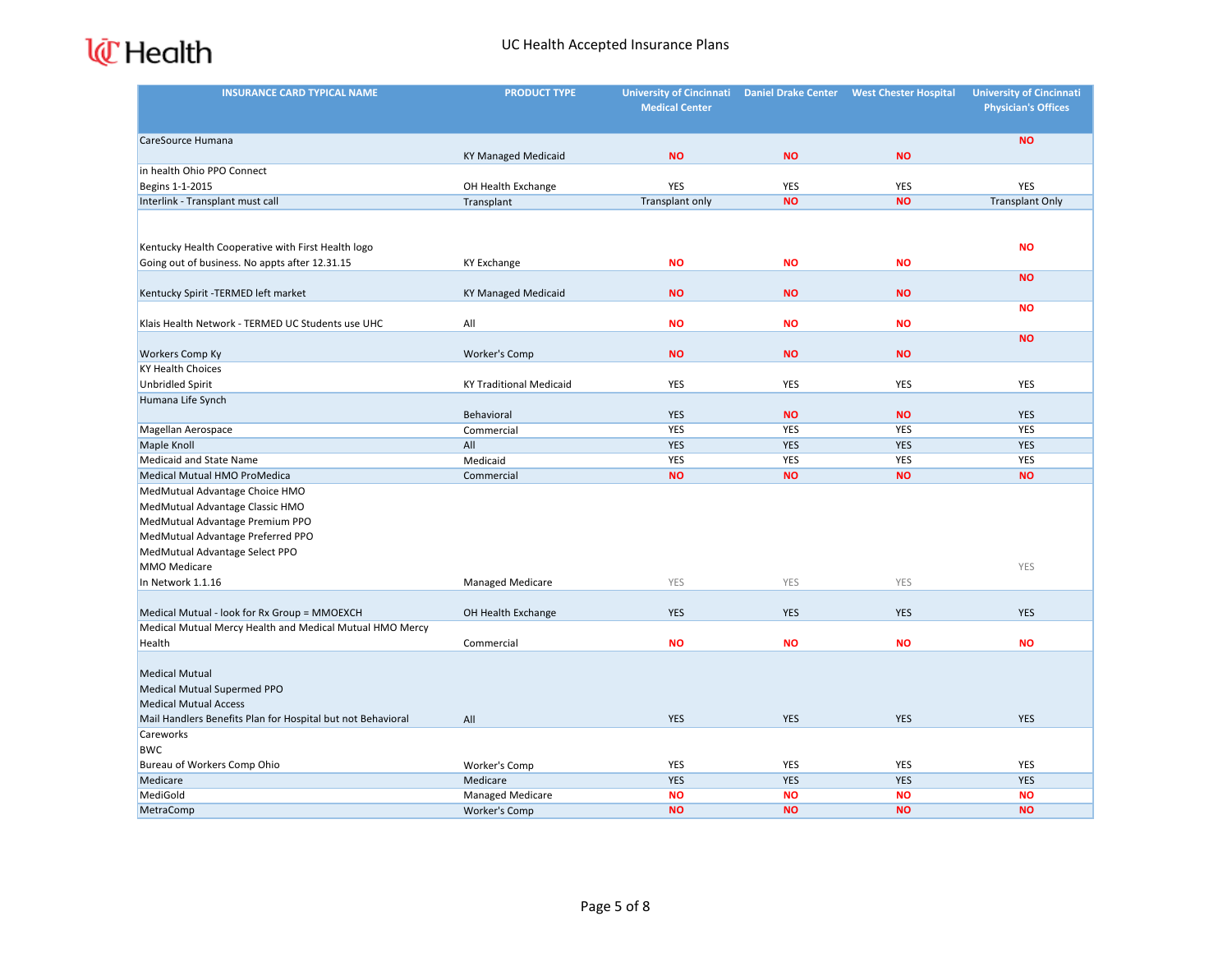| <b>INSURANCE CARD TYPICAL NAME</b>                                 | <b>PRODUCT TYPE</b>     | <b>University of Cincinnati</b> | <b>Daniel Drake Center</b> | <b>West Chester Hospital</b> | <b>University of Cincinnati</b> |
|--------------------------------------------------------------------|-------------------------|---------------------------------|----------------------------|------------------------------|---------------------------------|
|                                                                    |                         | <b>Medical Center</b>           |                            |                              | <b>Physician's Offices</b>      |
|                                                                    |                         |                                 |                            |                              |                                 |
|                                                                    |                         |                                 |                            |                              |                                 |
| Molina                                                             |                         |                                 |                            |                              |                                 |
| MyCare Molina                                                      |                         |                                 |                            |                              |                                 |
| There is no Medicare logo if it is only Medicaid portion of a dual | Dual Medicaid portion   | YES                             | <b>YES</b>                 | YES                          | YES                             |
| Molina                                                             |                         |                                 |                            |                              |                                 |
| MyCare Molina                                                      |                         |                                 |                            |                              |                                 |
| (Medicare logo is present)                                         |                         |                                 |                            |                              |                                 |
|                                                                    | Dual Medicare portion   | <b>YES</b>                      | <b>YES</b>                 | <b>YES</b>                   | <b>YES</b>                      |
| Molina Medicaid                                                    |                         |                                 |                            |                              |                                 |
| (not part of a dual)                                               | <b>Managed Medicaid</b> | YES                             | <b>YES</b>                 | <b>YES</b>                   | <b>YES</b>                      |
| Molina Medicare                                                    |                         |                                 |                            |                              |                                 |
| (not part of a dual)                                               | <b>Managed Medicare</b> | <b>YES</b>                      | <b>YES</b>                 | <b>YES</b>                   | <b>YES</b>                      |
| Molina Marketplace                                                 |                         |                                 |                            |                              |                                 |
| Molina Healthcare                                                  | OH Health Exchange      | YES                             | <b>YES</b>                 | <b>YES</b>                   | YES                             |
| MultiPlan - Transplant must call                                   | Transplant              | Transplant only                 | <b>NO</b>                  | <b>NO</b>                    | Transplant only                 |
|                                                                    |                         |                                 |                            |                              |                                 |
| BCE Emergis, UP & UP, Foremost, Pro-America, Health Network, BPS,  |                         |                                 |                            |                              |                                 |
| Wellmark, Ohio Health, Med Network                                 | All                     | YES                             | <b>YES</b>                 | YES                          | YES                             |
|                                                                    |                         |                                 |                            |                              |                                 |
| Mutual of Omaha                                                    |                         |                                 |                            |                              |                                 |
| OON full coverage Commercial Plans                                 |                         |                                 |                            |                              |                                 |
| IN NETWORK for Medicare Supplemental Plans                         | Commercial              | <b>NO</b>                       | <b>NO</b>                  | <b>NO</b>                    | <b>NO</b>                       |
| Plan Care America or NPPN                                          |                         |                                 |                            |                              |                                 |
| <b>HealthSmart label sometimes</b>                                 | All                     | YES                             | <b>YES</b>                 | YES                          | <b>YES</b>                      |
| Ohio Employee Health Partnership                                   | Worker's Comp           | <b>NO</b>                       | <b>NO</b>                  | <b>NO</b>                    | <b>NO</b>                       |
| Ohio Health Choice Access                                          |                         |                                 |                            |                              |                                 |
| Ohio Health Choice Preferred                                       |                         |                                 |                            |                              |                                 |
| Ohio Health Choice Select                                          | All                     | YES                             | <b>YES</b>                 | YES                          | YES                             |
| Paramount Advantage                                                | OH Managed Medicaid     | <b>YES</b>                      | <b>YES</b>                 | <b>YES</b>                   | <b>YES</b>                      |
| Paramount HMO Network                                              |                         |                                 |                            |                              | <b>NO</b>                       |
| Group number begins with "IX"                                      | OH Health Exchange      | <b>NO</b>                       | <b>NO</b>                  | <b>NO</b>                    |                                 |
| Passport                                                           | <b>Managed Medicaid</b> | <b>NO</b>                       | <b>NO</b>                  | <b>NO</b>                    | <b>NO</b>                       |
|                                                                    |                         |                                 |                            |                              |                                 |
| Physicians Mutual<br>OON for full coverage Commercial Plans        |                         |                                 |                            |                              | <b>NO</b>                       |
| IN NETWORK for Medicare Supplemental Plans                         | Commercial              | <b>NO</b>                       | <b>NO</b>                  | <b>NO</b>                    |                                 |
| Cofinity                                                           |                         |                                 |                            |                              |                                 |
| PPOM                                                               | All                     | <b>YES</b>                      | <b>YES</b>                 | <b>YES</b>                   | <b>YES</b>                      |
| CareWorks BWC                                                      | Worker's Comp           | <b>NO</b>                       | <b>NO</b>                  | <b>NO</b>                    | <b>NO</b>                       |
|                                                                    |                         |                                 |                            |                              |                                 |
| <b>PHCS</b>                                                        |                         |                                 |                            |                              |                                 |
| Private Healthcare Systems                                         |                         |                                 |                            |                              | <b>NO</b>                       |
| If MultiPlan logo is shown use Multiplan (In Network) to register  | All                     | <b>NO</b>                       | <b>NO</b>                  | <b>NO</b>                    |                                 |
|                                                                    |                         |                                 |                            |                              |                                 |
| Protocol Tertiary Network - Transplant must call                   | Transplant              | Transplant only                 | YES                        | <b>NO</b>                    | Transplant only                 |
| Provider Select                                                    | All                     | <b>YES</b>                      | <b>YES</b>                 | <b>YES</b>                   | <b>YES</b>                      |
| Queen City Hospice                                                 | Hospice                 | YES                             | <b>YES</b>                 | <b>YES</b>                   | <b>YES</b>                      |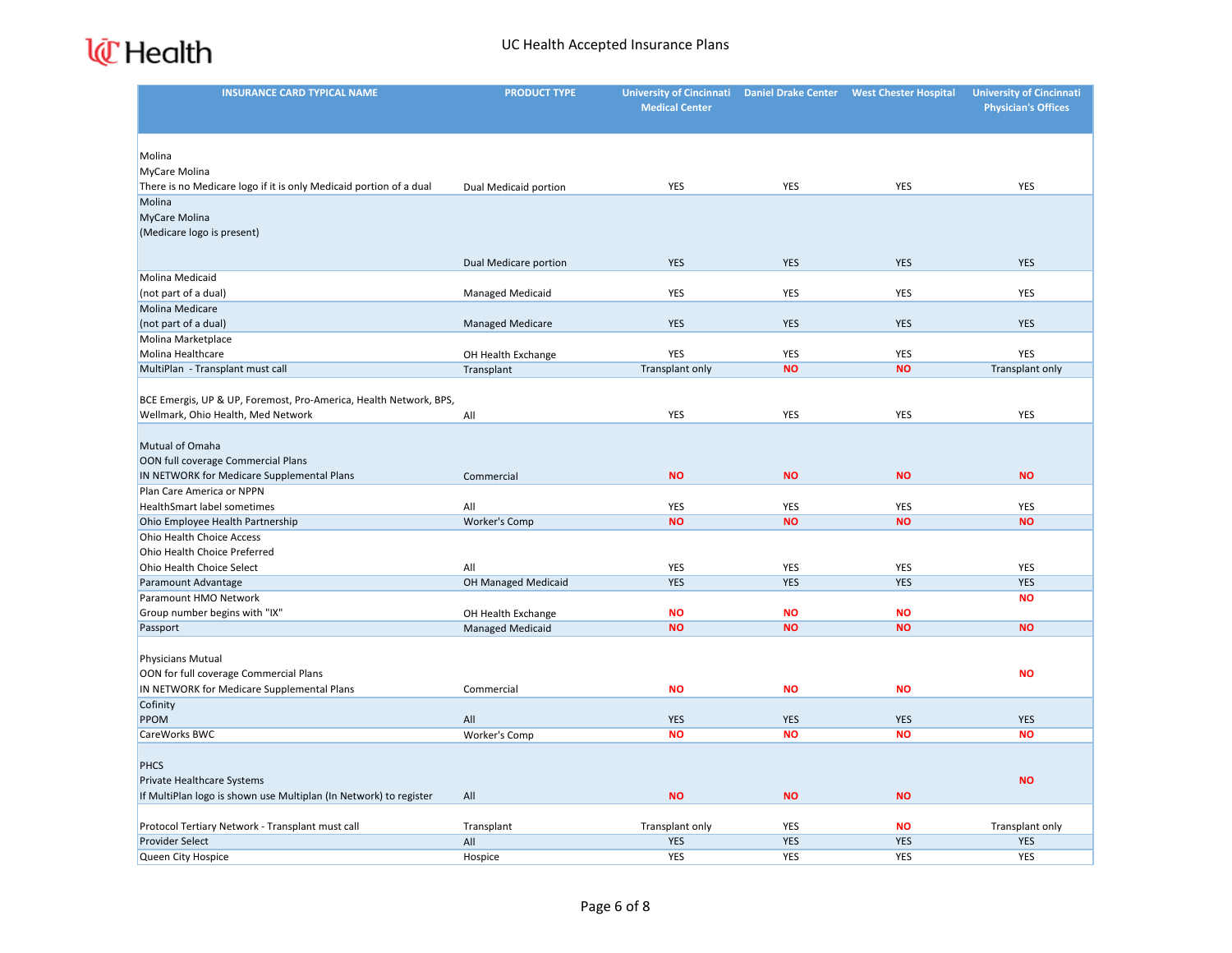| <b>INSURANCE CARD TYPICAL NAME</b>                          | <b>PRODUCT TYPE</b>       | <b>University of Cincinnati</b><br><b>Medical Center</b> | <b>Daniel Drake Center</b> | <b>West Chester Hospital</b> | <b>University of Cincinnati</b><br><b>Physician's Offices</b> |
|-------------------------------------------------------------|---------------------------|----------------------------------------------------------|----------------------------|------------------------------|---------------------------------------------------------------|
|                                                             |                           |                                                          |                            |                              |                                                               |
| <b>RiverLink Health</b>                                     | <b>Managed Medicare</b>   | <b>NO</b>                                                | <b>NO</b>                  | <b>NO</b>                    | <b>NO</b>                                                     |
| Sagamore Health                                             | All                       | YES                                                      | <b>YES</b>                 | <b>YES</b>                   | <b>YES</b>                                                    |
| Senior Independence Hospice                                 | Hospice                   | <b>YES</b>                                               | <b>YES</b>                 | <b>YES</b>                   | <b>YES</b>                                                    |
| Summit Behavioral on back                                   |                           |                                                          |                            |                              | YES                                                           |
| UCMC and UCPC in network as of 9/26/17                      | Behavioral                | YES                                                      | <b>NO</b>                  | <b>NO</b>                    |                                                               |
|                                                             |                           |                                                          |                            |                              | <b>NO</b>                                                     |
| Three Rivers District - TERMED                              | All                       | <b>NO</b>                                                | <b>NO</b>                  | <b>NO</b>                    |                                                               |
| <b>TRPN</b>                                                 |                           |                                                          |                            |                              |                                                               |
| <b>Three Rivers</b>                                         |                           |                                                          |                            |                              |                                                               |
| Three Rivers Provider Network                               | All                       | YES                                                      | YES                        | <b>YES</b>                   | YES                                                           |
| <b>UMR UC Health</b>                                        | All                       | <b>YES</b>                                               | <b>YES</b>                 | <b>YES</b>                   | <b>YES</b>                                                    |
|                                                             |                           |                                                          |                            |                              |                                                               |
| United Healthcare with Mental Health notation on back       |                           |                                                          |                            |                              |                                                               |
| Optum                                                       | Behavioral                | YES                                                      | <b>NO</b>                  | <b>NO</b>                    | YES                                                           |
| <b>United Healthcare Other</b>                              |                           |                                                          |                            |                              |                                                               |
| <b>United Hithcare Choice</b>                               |                           |                                                          |                            |                              |                                                               |
| <b>United Hlthcare Select</b>                               |                           |                                                          |                            |                              |                                                               |
| United Hlthcare PPO                                         |                           |                                                          |                            |                              |                                                               |
| <b>UHC United Medical Resource</b>                          |                           |                                                          |                            |                              |                                                               |
| United Hlthcare Indemnity                                   |                           |                                                          |                            |                              |                                                               |
| United Hlthcare River Valley                                |                           |                                                          |                            |                              |                                                               |
| United Hithcare Student Resource                            |                           |                                                          |                            |                              |                                                               |
| UnitedhealthOne(Golden Rule)                                |                           |                                                          |                            |                              |                                                               |
| United Hlthcare Navigate Plus                               | Commercial                | <b>YES</b>                                               | <b>YES</b>                 | <b>YES</b>                   | <b>YES</b>                                                    |
| All Savers                                                  | Commercial                | YES                                                      | <b>YES</b>                 | YES                          | <b>YES</b>                                                    |
|                                                             |                           |                                                          |                            |                              | <b>YES</b>                                                    |
| <b>UHC Community Care</b>                                   | OH Medicaid               | <b>YES</b>                                               | <b>YES</b>                 | <b>YES</b>                   |                                                               |
| <b>UHC Select Medicare</b>                                  |                           |                                                          |                            |                              |                                                               |
| <b>UHC Secure Horizons</b>                                  |                           |                                                          |                            |                              |                                                               |
| <b>UHC Medicare</b>                                         |                           |                                                          |                            |                              |                                                               |
| <b>AARP Medicare Advantage</b>                              |                           |                                                          | YES                        |                              | YES                                                           |
| In Network 1.1.16                                           | Medicare Advantage        | YES                                                      |                            | YES                          |                                                               |
| <b>UHC Medicare PPO Comp</b>                                |                           |                                                          |                            |                              |                                                               |
| In Network 1.1.16                                           |                           |                                                          |                            |                              |                                                               |
|                                                             | <b>Medicare Advantage</b> | <b>YES</b>                                               | <b>YES</b>                 | <b>YES</b>                   | <b>YES</b>                                                    |
| United Resource Networks (URN)                              |                           |                                                          |                            |                              |                                                               |
| Optum - Transplant must call                                | Transplant                | Transplant only                                          | <b>YES</b>                 | <b>NO</b>                    | Transplant only                                               |
|                                                             |                           |                                                          |                            |                              | <b>YES</b>                                                    |
| United Hlthcare Student Resource                            | All                       | <b>YES</b>                                               | <b>YES</b>                 | <b>YES</b>                   |                                                               |
| <b>USA Commercial</b>                                       |                           |                                                          |                            |                              |                                                               |
| <b>USA Medicare</b>                                         |                           |                                                          |                            |                              |                                                               |
| USA Work Comp                                               | All                       | YES                                                      | YES                        | <b>YES</b>                   | YES                                                           |
|                                                             |                           |                                                          |                            |                              |                                                               |
| VA Choice HealthNet                                         |                           |                                                          |                            |                              |                                                               |
| HealthNet Veterans Administration                           |                           |                                                          |                            |                              |                                                               |
| Veteran should present with a Referral Packette from the VA | Govt                      | <b>YES</b>                                               | <b>YES</b>                 | <b>YES</b>                   | YES                                                           |
|                                                             |                           |                                                          |                            |                              | <b>NO</b>                                                     |
| <b>Value Options</b>                                        | Behavioral                | <b>NO</b>                                                | <b>NO</b>                  | <b>NO</b>                    |                                                               |